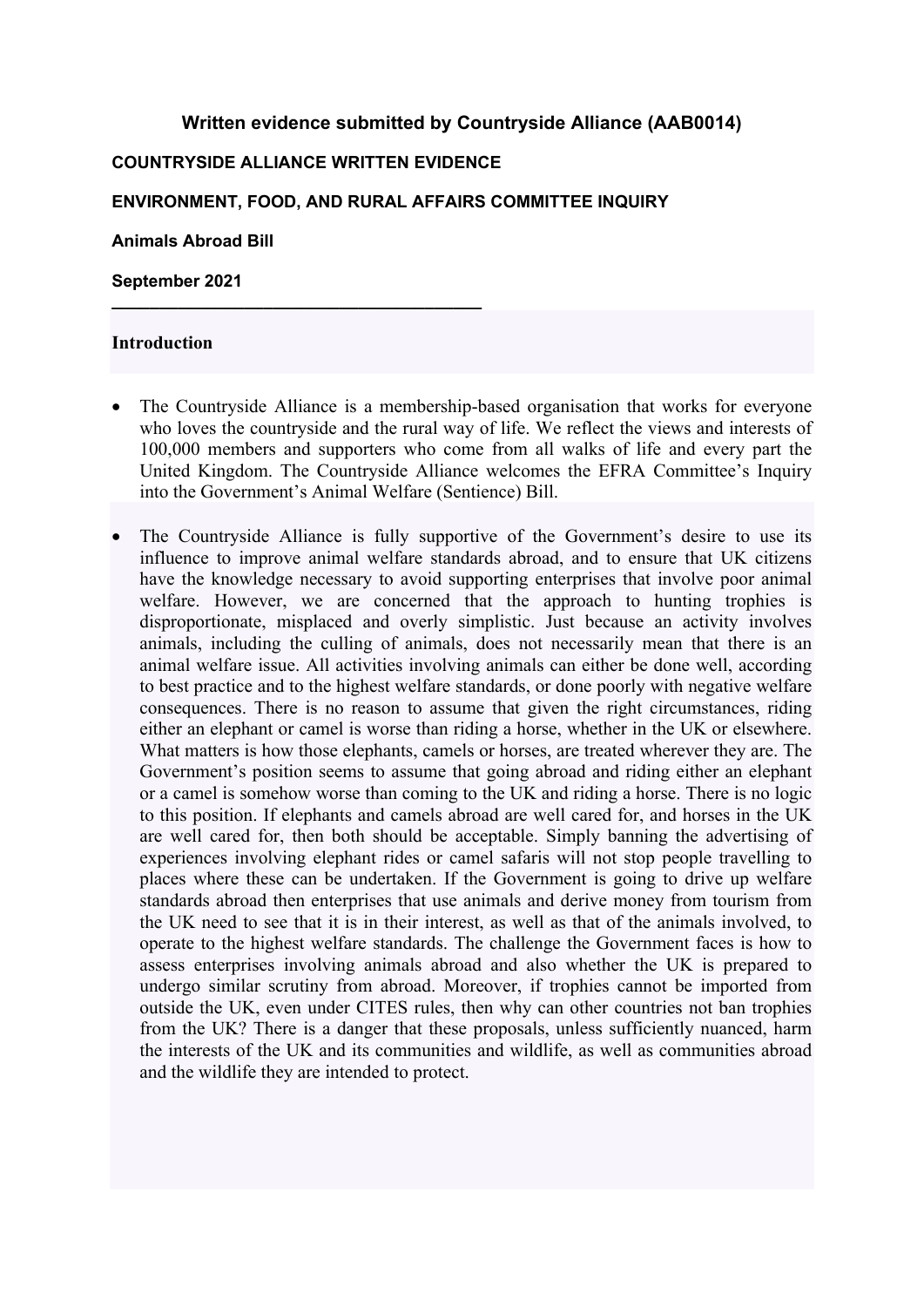## **Inquiry Questions**

- **1. Will the Government's proposals on the export and import of hunting trophies effectively support the conservation of endangered species?**
- As the Alliance noted in its response to the Defra consultation on the question of trophy hunting last year, we are not convinced that there is a need to ban the import and export of trophies, as these are already subject to the strict, internationally agreed rules under CITES. Moreover, a ban could harm those conservation efforts and projects around the world, especially in relation to endangered species. If the intention of the Government's proposals is to help the conservation of endangered species, it is far from clear that a ban, as currently proposed, would help achieve that objective and could actually have the reverse effect. It could also impact on deer stalking in the UK, which would undermine the management of deer across the country. If the policy is driven by a dislike of large game hunting, rather than the evidence around conservation, then the Government should say so, although we do not believe simply disliking something is a sufficient basis for legislation, especially when there is already a system of regulation in place and the benefits of hunting, of which trophies are simply the by-product, are recognised by conservationists worldwide and supported by peer reviewed research on the subject.
- We would also ask why should other countries tolerate the import of trophies from legitimate hunting activity in the UK, such as deer stalking, if we impose an arbitrary ban on trophies coming into the UK? What matters is whether the trophy is the by-product of responsible, sustainable hunting which does not endanger species, regardless of which species are involved or where the hunting takes place. The international laws in this area are well established and understood.
- What will really make a difference is better enforcement and more resources for those agencies responsible for the enforcement of existing CITES laws. Passing an Act of Parliament is not the same as actually making a difference to the welfare of animals abroad. Indeed, it could result in less income for vital conservation projects, which rightly recognise the role that hunting can play in the conservation and management of species that are both endangered and non-endangered.

## **2. Should there be different rules for the trade in animal trophies depending on the setting in which the animal was hunted?**

- Clearly, there is a difference between regulated hunting, which is integrated with proper wildlife conservation, and unregulated hunting. Trophies are a by-product of hunting and simply banning the import of trophies will not help tackle illegal trade. It will merely penalise legal, regulated activity, which can play an important role in conservation by contributing economically to local communities and projects that manage and sustain species that are both endangered and non-endangered.
- **3. What are the possible unintended consequences of the proposals, for example in relation to animal trophies that pre-date the legislation?**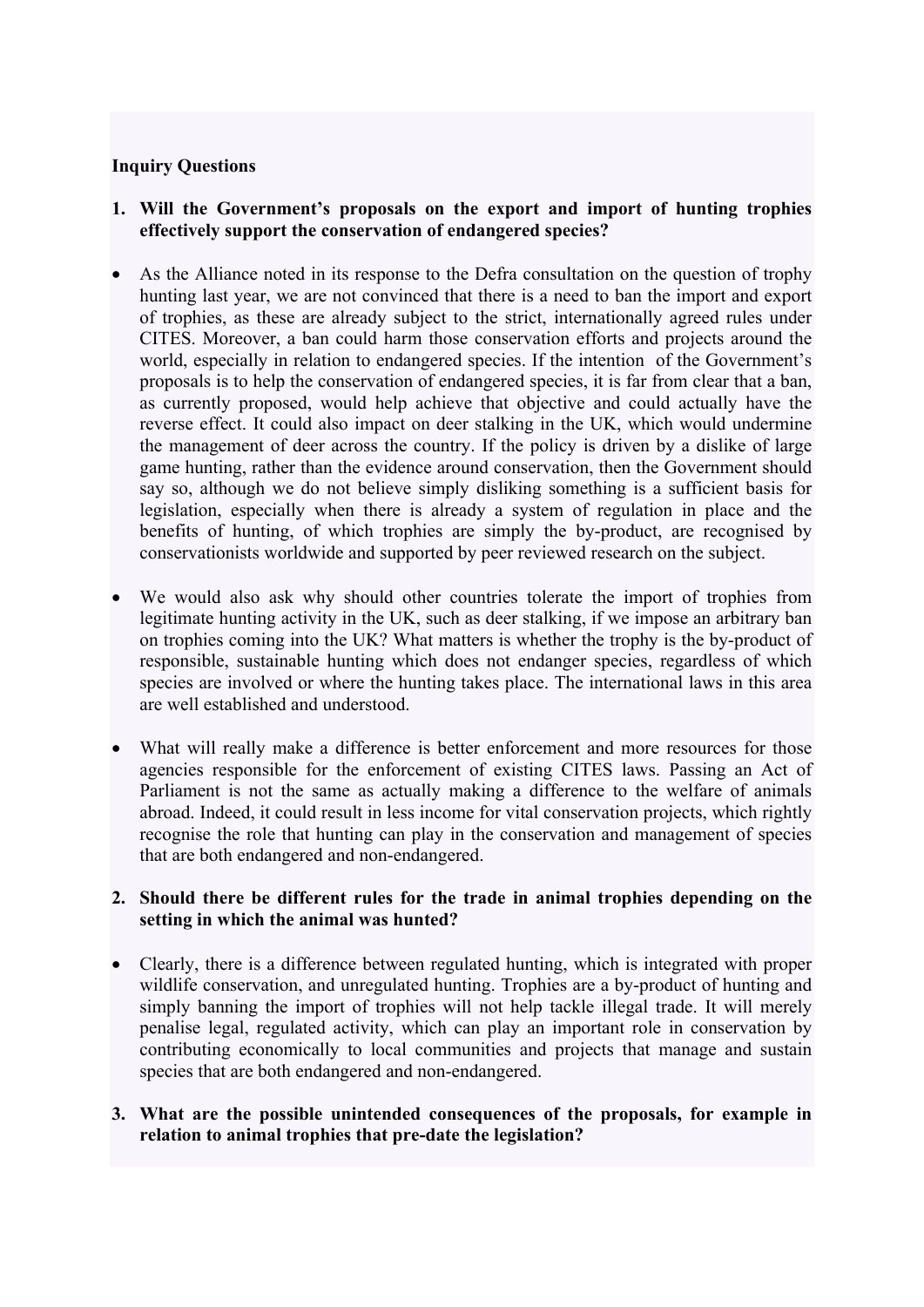- It will not always be possible to distinguish between trophies obtained before and after any ban. This will make enforcement more difficult. Moreover, if the UK bans the import of trophies then other countries will be entitled to do the same, potentially with a significant impact of deer stalking in the UK. What is the difference between importing a physical trophy and returning with photographs from the hunting undertaken? The animal in question has been culled and what happens to its remains is irrelevant in conservation terms, so long as the original hunting was legal, and sustainable. It would make much more sense to confirm the origin of a trophy, and ensure that all overseas hunting advertised in the UK is only undertaken with reputable companies and in areas where sustainable hunting is conducted, rather than to prohibit the import and export of trophies. Indeed, such an approach would provide UK hunters with the confidence that they were working with responsible companies, engaging in sustainable hunting, and contributing financially to reputable conservation enterprises.
- Trophies allowed for under CITES rules and which originate from a sustainable source should be permitted. Hunting opportunities advertised in the UK should meet international conservation standards, and by ensuring that the money spent on hunting is directed at sustainable enterprises would be more beneficial than simply prohibiting the import or export of part of an animal carcass.

# **4. How effective are current measures on the trade in trophies of hunting, including how they support conservation?**

 We believe the current CITES rules and legislation are both efficient and effective. The very small number of hunting trophies legally imported into the UK each year pose no credible threat to wildlife populations abroad, nor is there any evidence that they encourage illegal wildlife trade. Conversely, the experience of our members is that overseas hunting trips provide considerable benefits to local communities; both from a conservation perspective, as well as socially, culturally, and economically. It is telling that almost every major conservation charity in the world, including the World Wide Fund for Nature (WWF), supports trophy hunting in certain circumstances as an effective method of conservation. For the UK, a ban on the export of trophies would have an enormous effect on the economic survival of a number of remote areas, such as the Scottish Highlands, that depend on the income of deer stalkers, many of which travel from abroad. A large proportion of travelling hunters visiting the UK wish to take the deer antlers home with them as a memory of their trip. Travelling hunters, usually taking either the old or infirm animals, are also essential to the ongoing management of the UK deer herd; keeping numbers under control and allowing woodland regeneration, as well as ensuring the health of the herd in the absence of natural predators.

## **5. What will be the impact of the proposed domestic ban on advertising and offering for sale overseas attractions, activities or experiences that involve the unacceptable treatment of animals?**

 It rather depends on what is considered unacceptable? If donkey rides and pony trekking are acceptable in the UK then why is offering elephant rides or camel safaris unacceptable? There is no difference in principle from offering elephant rides and camel safaris abroad, and offering the riding of ponies, horses or donkeys in the UK. Is there evidence that horses, elephants and camels experience being ridden differently, such that